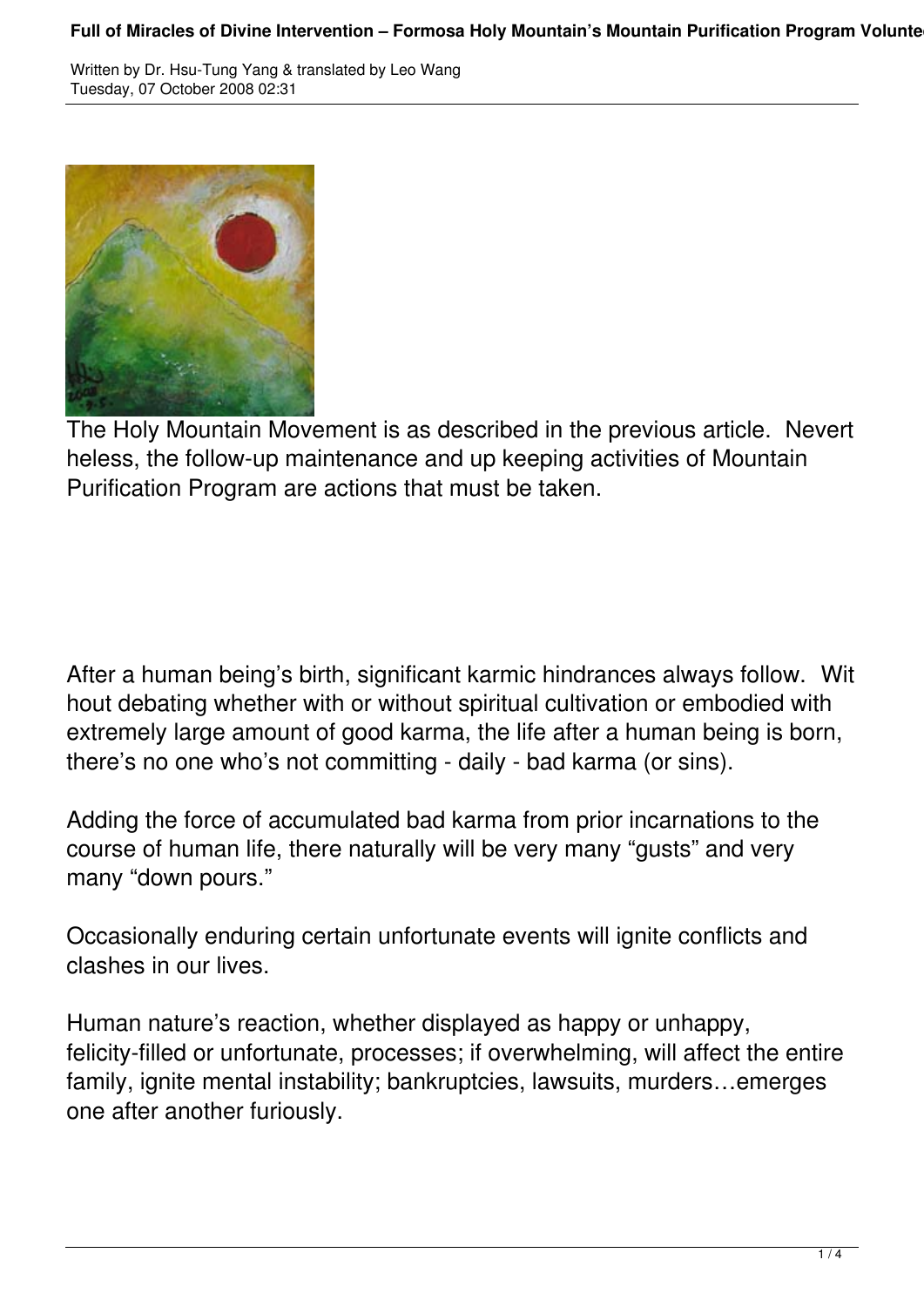Written by Dr. Hsu-Tung Yang & translated by Leo Wang Tuesday, 07 October 2008 02:31

In our universe there is a solidly unchanging Law of Cause-and-Effect. Routinely, every one of our personal ill-fated incident are all induced by our own bad karma, quietly exerting its influence. The so-named "karma-elimination process," besides enduring the attacks of evil karma, one must look for a method that "eliminates karma and dissolves misfortunes." 
F

ollowing the ancient teachings of our great Immortals and Buddhas, the unchanging principle of karma elimination and dissolving misfortunes is the feasibility of using spiritual and/or material "giving of oneself" that also concur with justice and social good, to neutralize and eliminate the effects of evil karma.

Subsequently, big misfortunes turn into small ones and small misfortunes turn naught.

Now, the Taiwanese Divinities are the masters who turn the Dharmic Wheel that manages our Combined Karma; thus they are greatest wellspring of spiritual force in the celestial world.

As for the Holy Mountain Movement, which serves as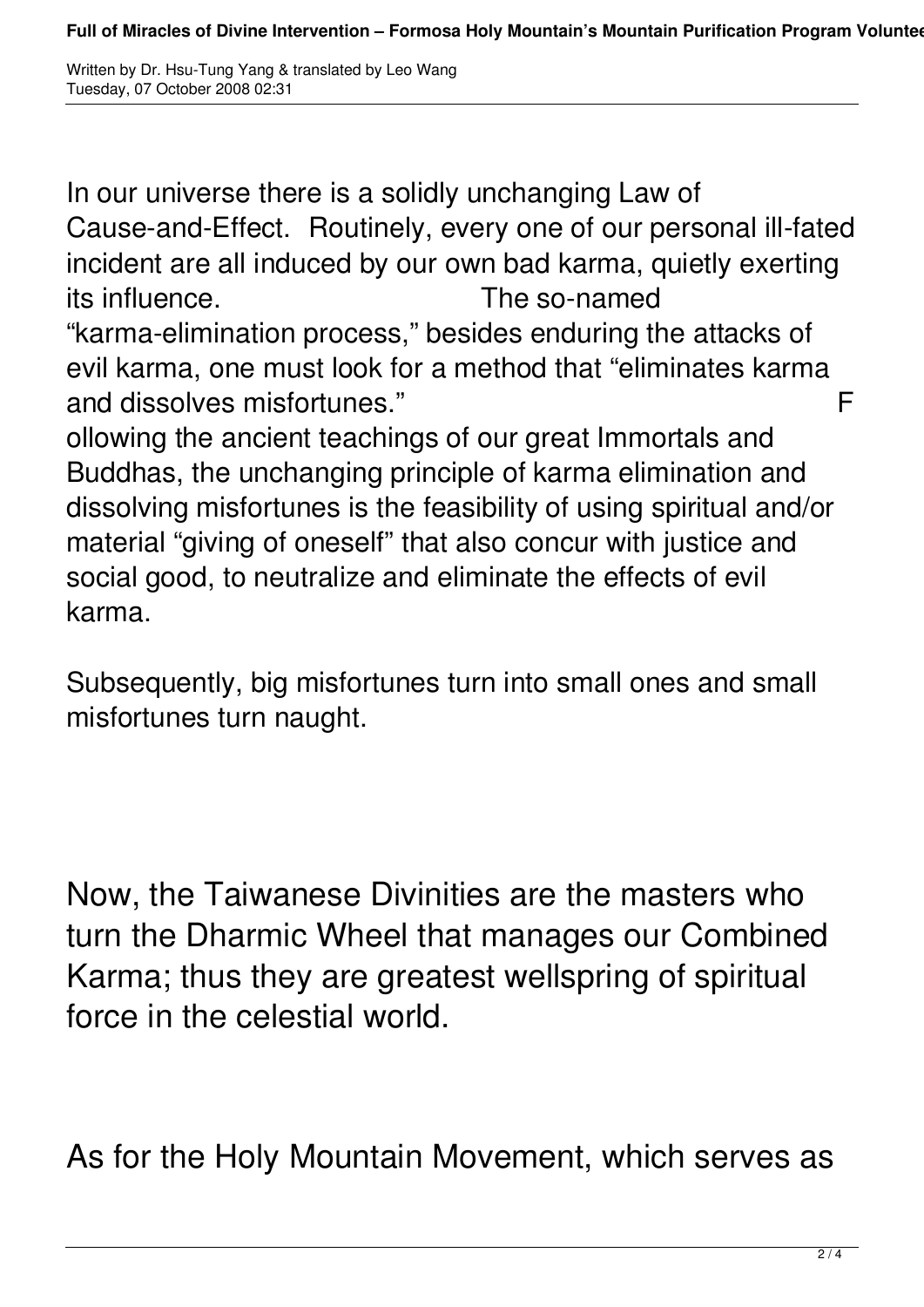Written by Dr. Hsu-Tung Yang & translated by Leo Wang Tuesday, 07 October 2008 02:31

a symbol that represents the Taiwanese Divinities, it will become the center for the spiritual divine intervention in shaping our physical world; and in doing so, directs the future of Taiwan's national destiny; and ultimately, endowing our world with peace and freedom! Participating in the Formosa Holy Mountain's Mountain Purification Program is the most effective in: eliminating bad karma and dissolving misfortunes, turning big misfortunes into small ones, turning small misfortunes to naught, as well as creating achievements and building virtues.

Contributing one unit of endeavor accomplishes ten units of achievements.

In between the activities of Holy Mountain Purification, one comes in close contact with the mystical **Spiritual Joy** 

.

For those of you who are fortunate enough to read this article, you are all experiencing lucky synchronicity . Hopefully, by joining with Taiwan's nation-building endeavor and activities of Holy Mount[ain Purificatio](http://en.wikipedia.org/wiki/Synchronicity)n and Pilgrimages, which are all activities with